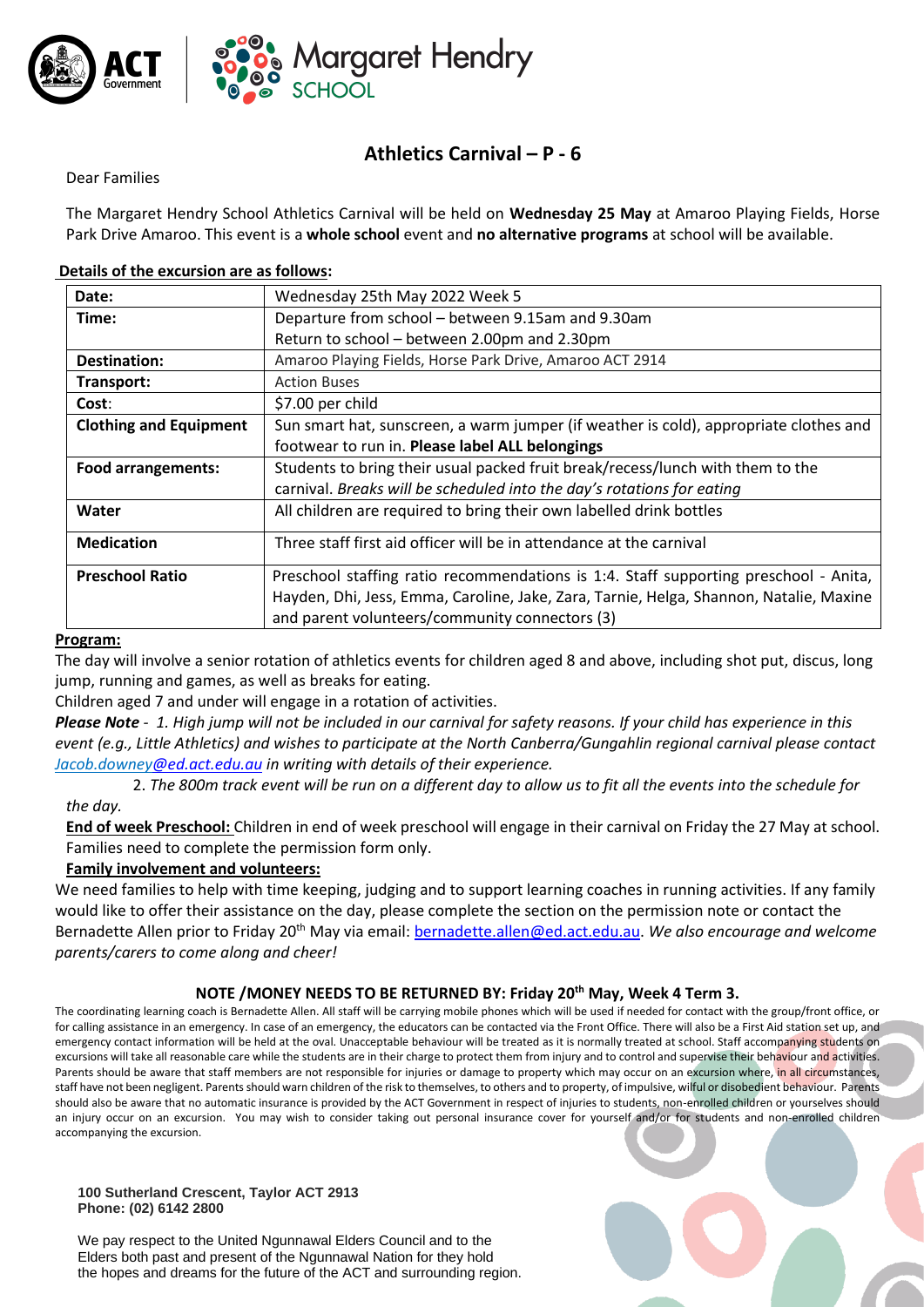



Margaret Hendry

## **PERMISSION SLIP – Athletics Carnival – Senior School**

- I have discussed with my child the need for sensible behaviour on this excursion.
- I authorise the school to make arrangements for the welfare of my child (including medical or surgical treatment) in an emergency and I agree to meet the costs associated with any emergency arrangements made by the school. I agree to provide to the school any medical information relevant to this excursion. Free ambulance transportation only applies in the ACT
- I agree that my child will be under the authority of the school for the duration of the excursion.
- I give permission for my child to travel by private car, driven by a staff member or parent, in an emergency.
- I have read the attached information regarding this excursion and understand what it contains.
- I understand that individual records of contributions are confidential.

| <b>Permission slip</b>                                                                                                        |                             |  |  |  |  |  |  |
|-------------------------------------------------------------------------------------------------------------------------------|-----------------------------|--|--|--|--|--|--|
|                                                                                                                               |                             |  |  |  |  |  |  |
|                                                                                                                               |                             |  |  |  |  |  |  |
| to attend the Athletics Carnival on the 25 May travelling by Action Bus to Amaroo Playing Fields, Horse Park Drive            |                             |  |  |  |  |  |  |
| Amaroo.                                                                                                                       |                             |  |  |  |  |  |  |
|                                                                                                                               |                             |  |  |  |  |  |  |
|                                                                                                                               | Date: _____________________ |  |  |  |  |  |  |
|                                                                                                                               |                             |  |  |  |  |  |  |
| Payment                                                                                                                       |                             |  |  |  |  |  |  |
| Please select from the below and make the payment.                                                                            |                             |  |  |  |  |  |  |
|                                                                                                                               |                             |  |  |  |  |  |  |
| $\Box$ Eftpos Visit the front office or call 0261422800                                                                       |                             |  |  |  |  |  |  |
| □Quickweb (Visa/Mastercard) Quick Web Payments - https://www.margarethendryschool.act.edu.au/payment                          |                             |  |  |  |  |  |  |
| Fee Option: Excursions                                                                                                        |                             |  |  |  |  |  |  |
| Fee code: P-6 ATHLETICS22                                                                                                     |                             |  |  |  |  |  |  |
|                                                                                                                               | <b>Family helpers</b>       |  |  |  |  |  |  |
| I can help at the Margaret Hendry School Athletics Carnival at Amaroo Playing Fields on Wednesday 25th May                    |                             |  |  |  |  |  |  |
| 2022.                                                                                                                         |                             |  |  |  |  |  |  |
| Available times:                                                                                                              |                             |  |  |  |  |  |  |
| $\Box$ 9:30 to 12:00                                                                                                          | □ 12:00 to 2:30             |  |  |  |  |  |  |
| $\Box$ ALL DAY 9:30 to 2:30                                                                                                   | Other:                      |  |  |  |  |  |  |
|                                                                                                                               |                             |  |  |  |  |  |  |
|                                                                                                                               |                             |  |  |  |  |  |  |
| Child's Home Learning Group Teacher:<br>Child's Home Learning Group Teacher:                                                  |                             |  |  |  |  |  |  |
|                                                                                                                               |                             |  |  |  |  |  |  |
| If you fill in this form, your personal information and that of your child will be collected and handled by the ACT Education |                             |  |  |  |  |  |  |
| Directorate (EDU) This information is necessary for us to manage student participation in excursions, and support the welfare |                             |  |  |  |  |  |  |

Directorate (EDU) This information is necessary for us to manage student participation in excursions, and support the welfare and safety of your child. If you do not consent to supply us with this information your child will be unable to participate in the excursion. Normally, we will not use or disclose this information for another purpose, without your consent, unless you would reasonably expect us to use or disclose the information for a related purpose. Normally we only share information with school staff and, where necessary, parents or volunteers assisting with the excursion in order to appropriately and effectively manage the excursion. The Directorate has a privacy policy that explains how we handle personal information, including how we handle privacy complaints. The policy is available on the Directorate's website ([www.det.act.gov.au\)](http://www.det.act.gov.au/) on the About Us page.

**100 Sutherland Crescent, Taylor ACT 2913 [Phone:](https://www.google.com.au/search?safe=active&rlz=1C1GCEA_enAU753AU754&sout=1&q=narrabundah+college+phone&sa=X&ved=0ahUKEwjRj-i0i8rYAhXHwrwKHc9MBPgQ6BMIlAEwFA) (02[\) 6142 2800](https://www.google.com.au/search?q=harrison+school&rlz=1C1GCEA_enAU753AU754&oq=harrison+school&aqs=chrome..69i57.1591j0j7&sourceid=chrome&ie=UTF-8)**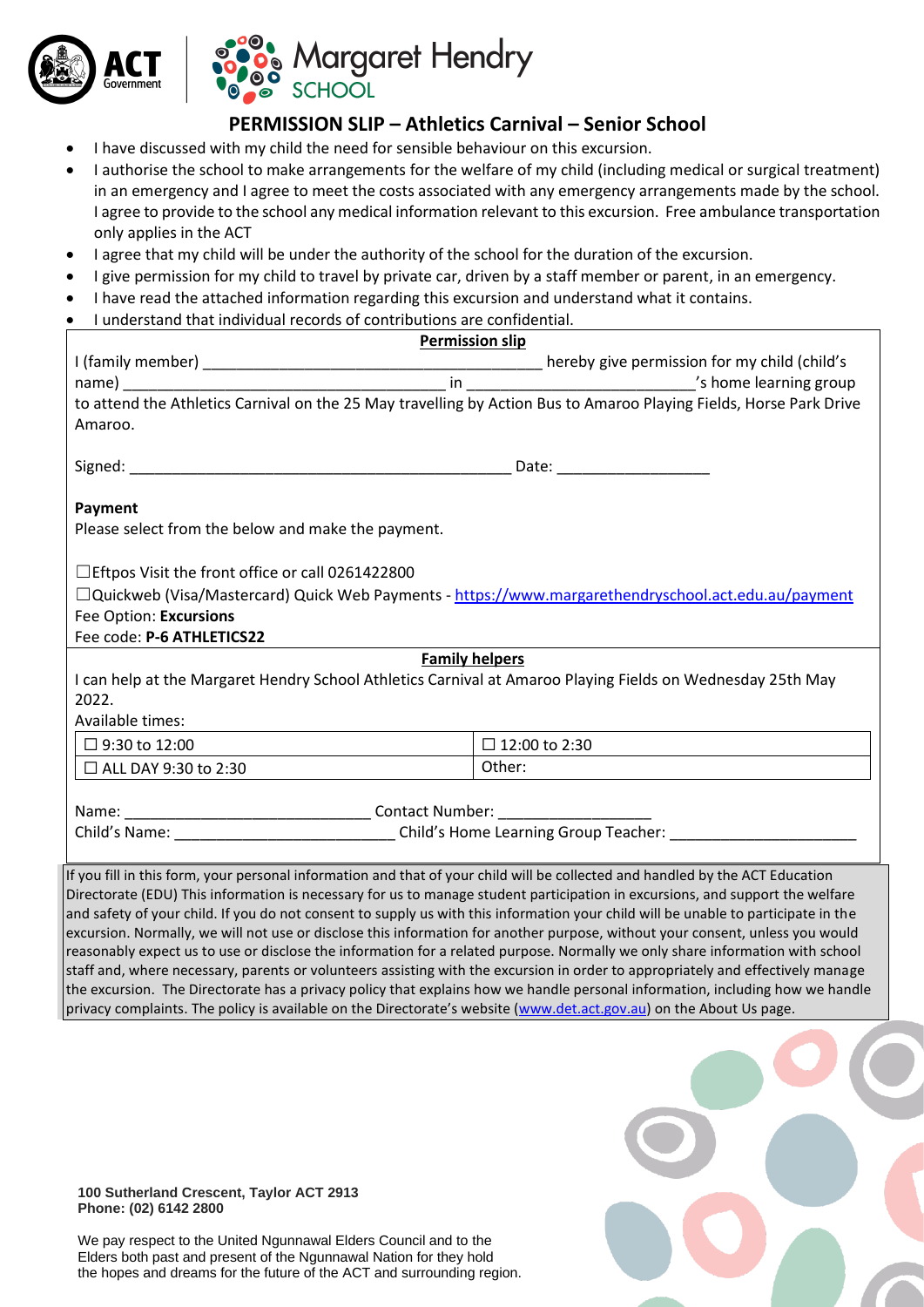

**Margaret Hendry SCHOOL** 



**EXCURSION MEDICAL -INFORMATION AND CONSENT FORM**

**This form is intended to be used to assist the school in the case of any medical treatment required or medical emergency involving a student on a category C & D excursion, overseas excursion, sports and all outdoor adventure activities. A copy of each student's form must be taken on the excursion.**

The Directorate collects the information contained in this form to provide or arrange first aid and other medical treatments for students. The information collected will be held at your child's school and will be made available to staff of the school and to medical or paramedical staff in the case of an accident or emergency. The information contained in the form is personal information and it will be stored, used and disclosed in accordance with the requirements of the *Privacy Act 1998(Cwth)*. Parents/carers note that in the absence of an Emergency Treatment Plan only standard First Aid should be administered.

#### **Personal Details**

| <b>Student's Name:</b>                                                             |  |                          |                             |                 |                            |                        |                     | Date of Birth:    |                                  | Sex:                            |  |  | $\Box$ M $\Box$ F |
|------------------------------------------------------------------------------------|--|--------------------------|-----------------------------|-----------------|----------------------------|------------------------|---------------------|-------------------|----------------------------------|---------------------------------|--|--|-------------------|
| School:                                                                            |  |                          |                             |                 | <b>School Year:</b>        |                        |                     |                   | Camp/Excursion:                  |                                 |  |  |                   |
| Parent/Carer:                                                                      |  |                          |                             |                 |                            |                        |                     |                   |                                  |                                 |  |  |                   |
| Address:                                                                           |  |                          |                             |                 |                            |                        |                     |                   |                                  |                                 |  |  |                   |
| <b>Contact Telephone Nos</b>                                                       |  |                          |                             |                 |                            |                        |                     |                   |                                  |                                 |  |  |                   |
| <b>Business Hours:</b>                                                             |  |                          | After Hours:                |                 |                            | Mobile:                |                     |                   |                                  |                                 |  |  |                   |
| Other Contact for Emergency:                                                       |  |                          |                             |                 | Telephone No:              |                        |                     |                   |                                  |                                 |  |  |                   |
| Name of Student's Doctor:                                                          |  |                          |                             |                 |                            |                        | Telephone No:       |                   |                                  |                                 |  |  |                   |
| Medicare No:                                                                       |  |                          |                             |                 | Private Health<br>Fund No: |                        |                     | Membership<br>No: |                                  |                                 |  |  |                   |
| Ambulance Fund: NOTE: Parents are responsible for ambulance costs outside the ACT. |  |                          |                             |                 |                            |                        |                     |                   |                                  |                                 |  |  |                   |
| Please tick if your child suffers any of the following:                            |  |                          |                             |                 |                            |                        |                     |                   |                                  |                                 |  |  |                   |
| $\square$ allergies                                                                |  | $\Box$ blood<br>pressure |                             | $\Box$ epilepsy |                            |                        | $\square$ hay fever |                   |                                  | $\square$ nose bleeds           |  |  |                   |
| $\square$ anaphylaxis                                                              |  | $\Box$ diabetes          | $\square$ fainting          |                 |                            | $\square$ headaches    |                     |                   | $\Box$ reaction to drugs         |                                 |  |  |                   |
| $\square$ asthma                                                                   |  | $\square$ eczema         | $\Box$ fits or<br>blackouts |                 |                            | $\Box$ heart condition |                     |                   | $\square$ sight/hearing problems |                                 |  |  |                   |
| $\square$ other (please<br>specify)                                                |  |                          |                             |                 |                            |                        |                     |                   |                                  | $\square$ sunscreen sensitivity |  |  |                   |

**100 Sutherland Crescent, Taylor ACT 2913 [Phone:](https://www.google.com.au/search?safe=active&rlz=1C1GCEA_enAU753AU754&sout=1&q=narrabundah+college+phone&sa=X&ved=0ahUKEwjRj-i0i8rYAhXHwrwKHc9MBPgQ6BMIlAEwFA) (02[\) 6142 2800](https://www.google.com.au/search?q=harrison+school&rlz=1C1GCEA_enAU753AU754&oq=harrison+school&aqs=chrome..69i57.1591j0j7&sourceid=chrome&ie=UTF-8)**